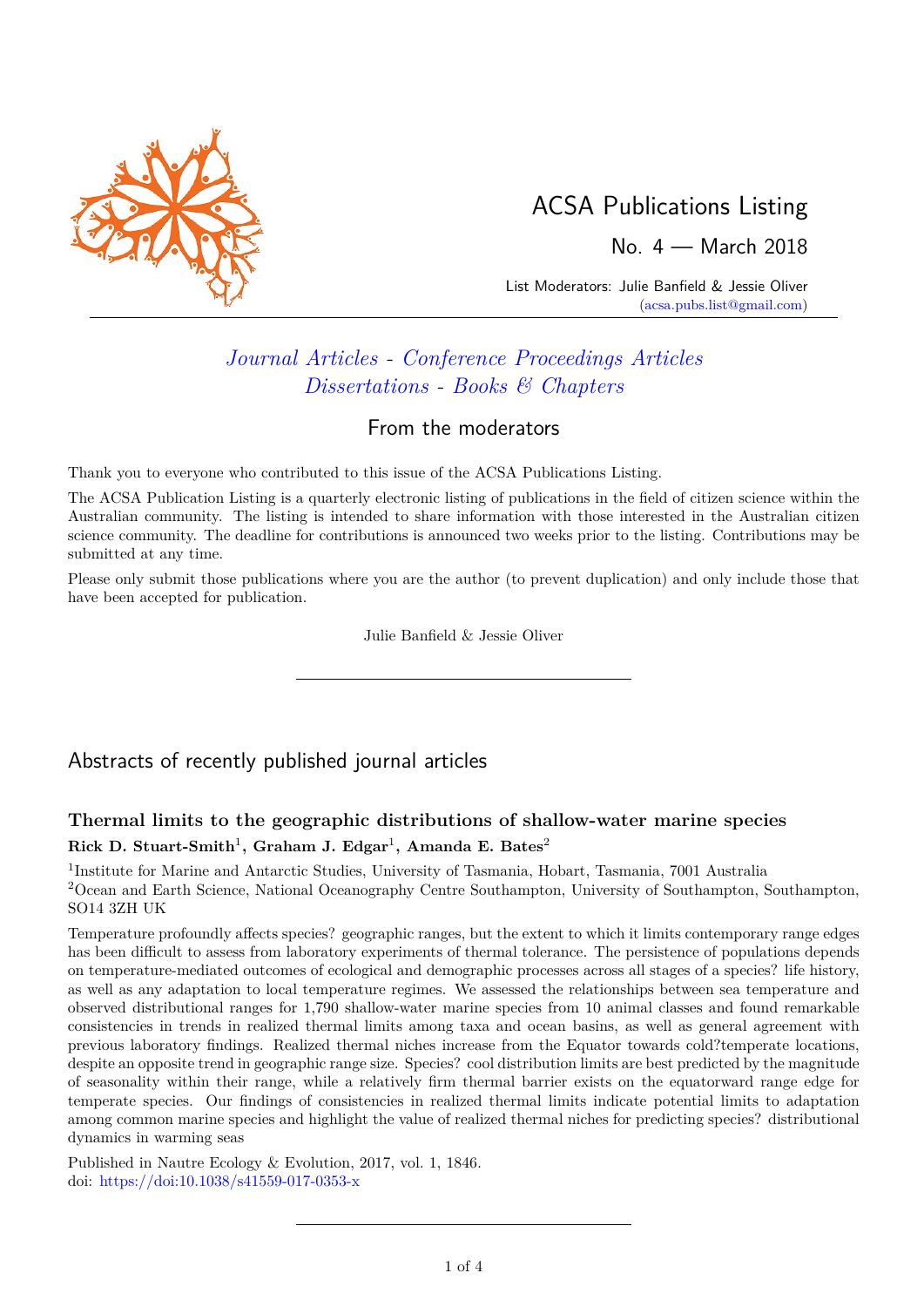#### **Abundance and local-scale processes contribute to multi-phyla gradients in global marine diversity**

#### Graham J. Edgar<sup>1</sup>, Timothy J. Alexander<sup>2</sup>, Jonathan S. Lefcheck<sup>3</sup>, Amanda E. Bates<sup>4</sup>, Stuart J.  $\mathbf{Kinimmonth}^{5,6}, \text{Russell J. Thomson}^{7}, \text{J. Emmett Duffy}^{8}, \text{Mark J. Costello}^{9} \text{ and Rick D. Stuart-Smith}^{1}$

<sup>1</sup>Institute for Marine and Antarctic Studies, University of Tasmania, Hobart, Tasmania 7001 Australia

<sup>2</sup>Department of Fish Ecology and Evolution, Centre of Ecology, Evolution and Biogeochemistry, Eawag, Swiss Federal Institute of Aquatic Science and Technology, Seestrasse 79, CH-6047 Kastanienbaum, Switzerland

<sup>3</sup>Department of Biological Sciences, Virginia Institute of Marine Science, College of William and Mary, Gloucester Point, VA 23062?1346, USA

<sup>4</sup>Ocean and Earth Science, National Oceanography Centre Southampton, University of Southampton, Southampton SO14 3ZH, UK

<sup>5</sup>Stockholm Resilience Centre, Stockholm University, Kräftriket 2B, Stockholm SE-106 91 Sweden

<sup>6</sup>School of Marine Studies, University of the South Pacific, Suva, Fiji Islands

<sup>7</sup>Centre for Research in Mathematics, School of Computing, Engineering and Mathematics, Western Sydney University, Penrith, New South Wales 2751, Australia

<sup>8</sup>Tennenbaum Marine Observatories Network, Smithsonian Institution, 647 Contees Wharf Road, Edgewater, MD 21037, USA

<sup>9</sup>Institute of Marine Science, University of Auckland, Auckland 1142, New Zealand

Among the most enduring ecological challenges is an integrated theory explaining the latitudinal biodiversity gradient, including discrepancies observed at different spatial scales. Analysis of Reef Life Survey data for 4127 marine species at 2406 coral and rocky sites worldwide confirms that the total ecoregion richness peaks in low latitudes, near +15N and –15S. However, although richness at survey sites is maximal near the equator for vertebrates, it peaks at high latitudes for large mobile invertebrates. Site richness for different groups is dependent on abundance, which is in turn correlated with temperature for fishes and nutrients for macroinvertebrates. We suggest that temperature-mediated fish predation and herbivory have constrained mobile macroinvertebrate diversity at the site scale across the tropics. Conversely, at the ecoregion scale, richness responds positively to coral reef area, highlighting potentially huge global biodiversity losses with coral decline. Improved conservation outcomes require management frameworks, informed by hierarchical monitoring, that cover differing site- and regional-scale processes across diverse taxa, including attention to invertebrate species, which appear disproportionately threatened by warming seas.

Published in Science Advances, vol. 3, 10. doi: <https://doi.org/10.1126/sciadv.1700419>

### **An Analysis of Citizen Science Based Research: Usage and Publication Patterns Ria Follett**<sup>1</sup> **, Vladimir Strezov**<sup>1</sup>

<sup>1</sup>Department of Environmental Sciences, Macquarie University, North Ryde, NSW, Australia

The use of citizen science for scientific discovery relies on the acceptance of this method by the scientific community. Using the Web of Science and Scopus as the source of peer reviewed articles, an analysis of all published articles on ?citizen science? confirmed its growth, and found that significant research on methodology and validation techniques preceded the rapid rise of the publications on research outcomes based on citizen science methods. Of considerable interest is the growing number of studies relying on the re-use of collected datasets from past citizen science research projects, which used data from either individual or multiple citizen science projects for new discoveries, such as for climate change research. The extent to which citizen science has been used in scientific discovery demonstrates its importance as a research approach. This broad analysis of peer reviewed papers on citizen science, that included not only citizen science projects, but the theory and methods developed to underpin the research, highlights the breadth and depth of the citizen science approach and encourages cross-fertilization between the different disciplines.

Published in PLOS One. doi: <https://doi.org/10.1371/journal.pone.0143687>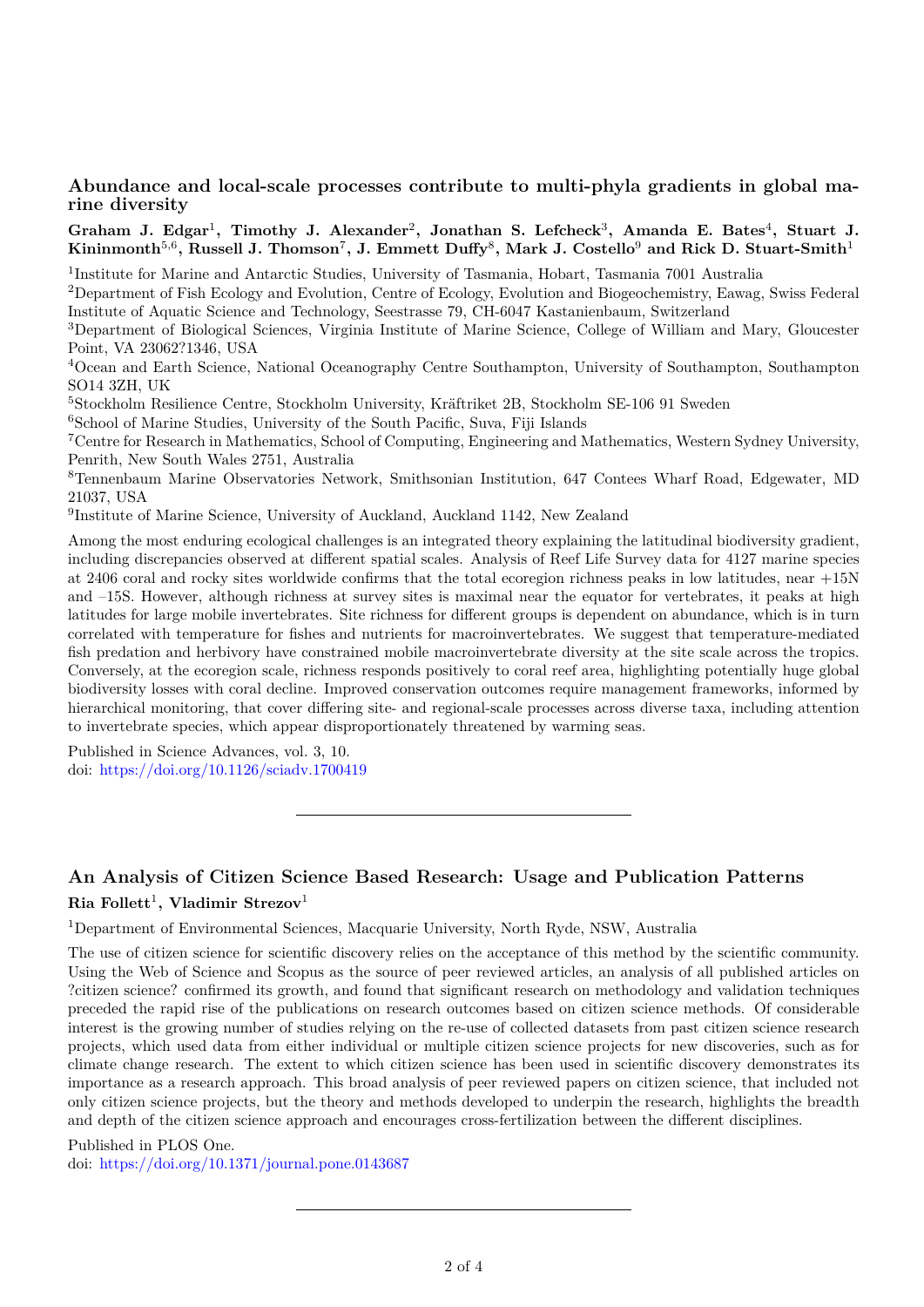# <span id="page-2-0"></span>Abstracts of recently published books and chapters

### **A Case Study of Crowdsourcing Imagery Coding in Natural Disasters**

#### **Cobi Smith**<sup>1</sup>

<sup>1</sup>Australian National University

Crowdsourcing and open licensing allow more people to participate in research and humanitarian activities. Open data, such as geographic information shared through OpenStreetMap and image datasets from disasters, can be useful for disaster response and recovery work. This chapter shares a real-world case study of humanitarian-driven imagery analysis, using open-source crowdsourcing technology. Shared philosophies in open technologies and digital humanities, including remixing and the wisdom of the crowd, are reflected in this case study.

Published in Data Analytics in digital Humanities. doi: [https://doi.org/10.1007/978-3-319-54499-1](https://doi.org/10.1007/978-3-319-54499-1_9) 9